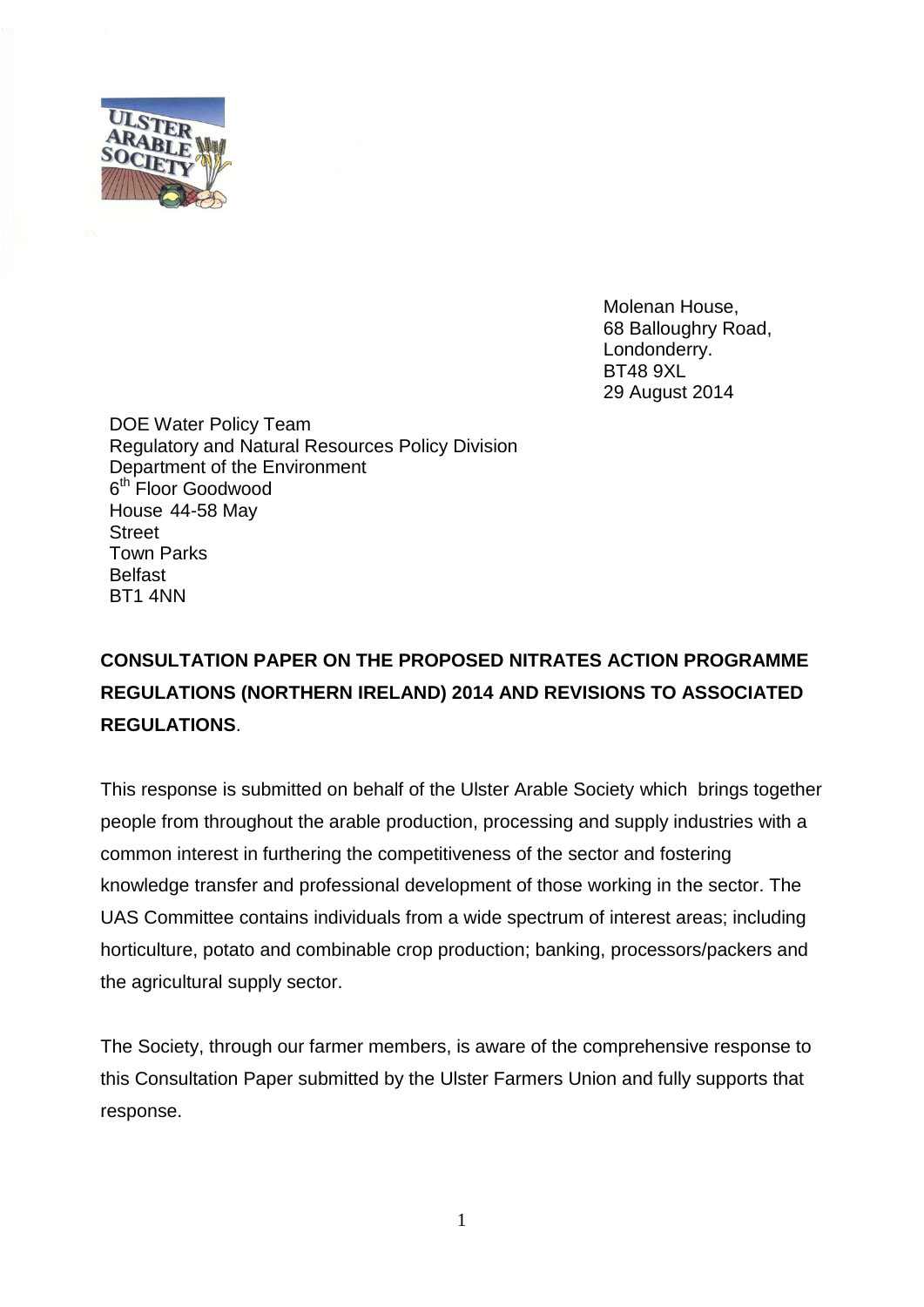However we welcome the opportunity to comment further on a number of issues from the specific perspective of the arable sector.

- 1. In principle we can see the attraction of simplifying legislation and reducing the number of different regulations but this must not be done purely for administrative convenience or at the expense, as appears to be the case in this instance, of increasing industry compliance obligations. This is particularly true when, as in this case, the existing requirements are proving effective. Throughout this consultation paper there appears to be an element of action in excess of that which is necessary to meet EC requirements and deliver the required outcomes.
- 2. UAS welcomes the proposed change to the limits on the land application of N fertiliser to crops. This is an excellent demonstration of sound evidence based policy built on local research and illustrates the importance of such research.
- 3. The EC agreement to allow continued storage of poultry litter in field heaps is also welcome and we consider that the reduction in storage time from 180 to 120 days is acceptable.
- 4. We support the extension of the Manure Efficiency Technology Scheme within the 2014-20 NIRDP 2014-20 but believe that this is much too narrowly focused and should include support for precision application and placement of chemical fertiliser, both of which will have very positive effects on nutrient use and losses through both leeching and ammonia volatilisation. The increased adoption of precision farming methods with applications precisely linked to crop requirements must be encouraged on the grounds of both environmental protection and production efficiency – exactly the same justification as the use of trailing shoe slurry applicators.
- 5. Aligning the values for availability of phosphorous in organic manures with those in RB 209 is also welcomed. This needs to be kept under review and adjusted as justified by local research.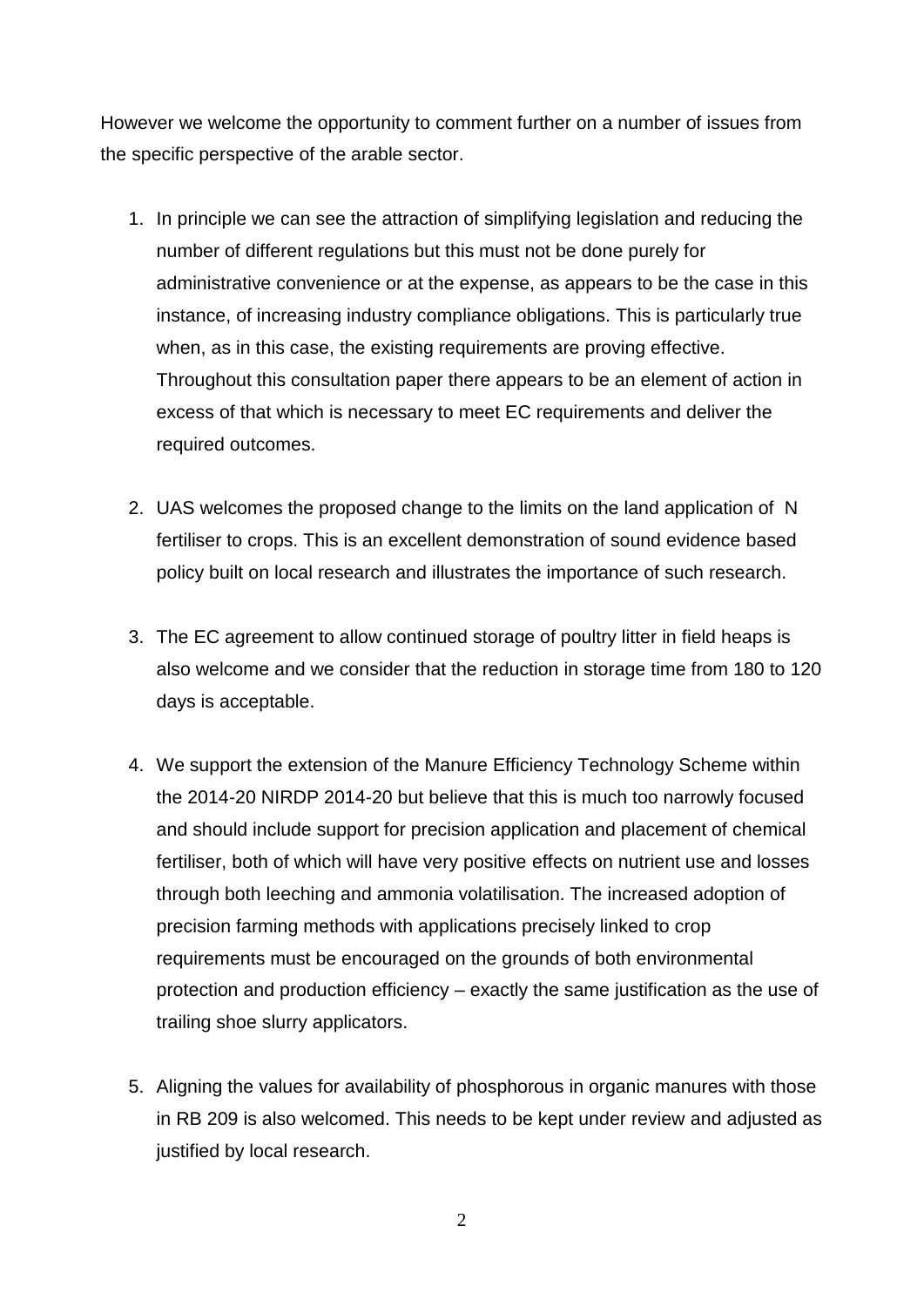- 6. The UAS recently completed a comprehensive review of the opportunities for the sector and published a strategy for growth. A fundamental tenent of that strategy is that sustainable growth of the livestock sector must be linked to a parallel growth in arable cropping, which can make effective use of the excess nutrients produced by the livestock. We are therefore very concerned to note the proposal (Regulation 26) to introduce additional bureaucracy associated with the import / export of livestock manures which puts impediments in the way of such transfers. Government should be encouraging action which facilitates the effective use of manures from intensive farms on arable crops, not placing impediments in their way. We also question the ability of the NIEA to make valid use of the volume of information which they will receive. Choice of the 31 July as the date for return of such information demonstrates a lack of understanding or sympathy for the realities of work loads on NI farms at that time. In short we believe this requirement is unnecessary and unworkable.
- 7. We note and can understand the EC concerns about the environmental impact of "Going for Growth". This further emphasises the folly of Regulation 26, since in the absence of some radical solution to utilising excess organic nutrient on intensive farms, the spreading on arable land remains the only realistic option. It is therefore illogical to place further bureaucratic obstacles in the way of export / import of such nutrients.
- 8. Regulation 19. Our members have personal experience of trying to cover heaps of poultry litter in middens and support the UFU view that this is impractical and virtually impossible to achieve in practice. The requirement appears to be designed to meet two different requirements –
	- a. Minimising effluent leakage from the midden. However all middens have to have effective effluent provision anyway, so the covering of the heap achieves no additional environmental protection.
	- b. Botulism control which even if it were achieved by covering, is not appropriate in a Regulation directed at delivering a Nitrates Action Plan. Also in practice, as the UFU has pointed out, the covering may in fact encourage rodents with the opposite effect on botulism spread. The control of Botulism in poultry litter should be directed at eliminating the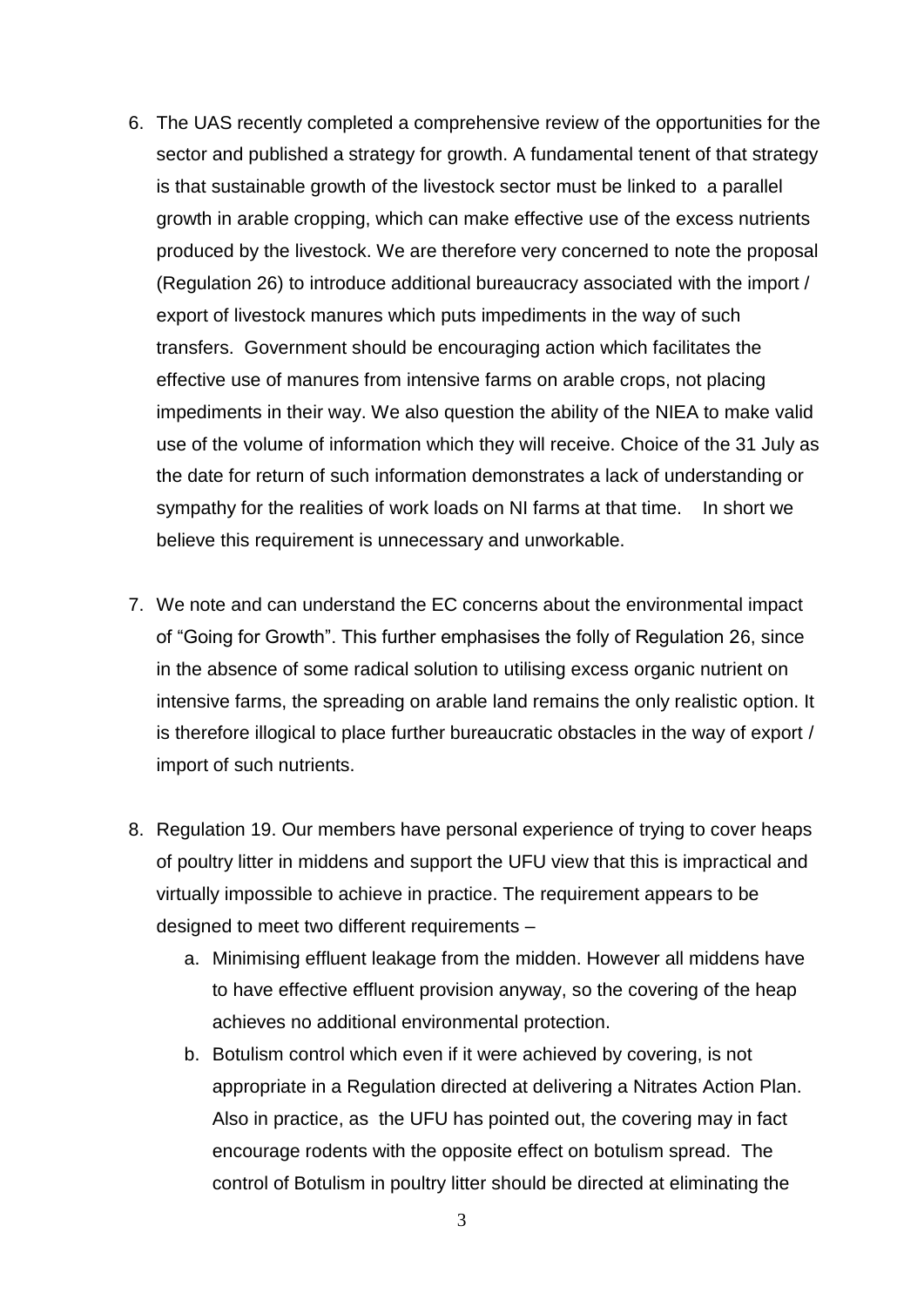source not controlling the contaminated product. UAS has recommended a research project based around a logical HACCP analysis of litter production but to date this has not been progressed by DARD.

9. Regulation 8. Manner and timing of the application of fertiliser. We support the UFU submission which points out the necessity for clear and effective communication to growers of the interpretation of "demonstrable crop requirement" governing application outside the "closed" period.

10.Regulation 9 – Land application of Fertiliser.

- a. Section 9 (1) requires that "the land application of fertiliser shall be done in an accurate and uniform manner". This perpetuates an outdated concept that crops are uniform and have identical requirements across any area. New technology used in precision farming of arable crops, allows inputs to be adjusted to accommodate in-field variability with the potential for considerable environmental as well as financial benefit. Care needs to be taken to ensure that legislative requirements such as this do not stifle the application of innovation which can now adjust applications according to crop need -- which may well be uneven across a given area.
- b. Section 9(4)(f) allows the barrier strip to be reduced to 3 m where trailing shoe / bandspread type applicators are used to apply slurry adjacent to waterways. The scientific justification for this reduction must be based on the physical process – since no reference is made to nutrient loading. We therefore argue that the same principles must apply to the application of poultry litter / FYM where this is followed immediately by soil inversion (ploughing). The Regulation should be adjusted accordingly.
- 11.While not of direct relevance to arable production, UAS members, as responsible members of the rural community, are concerned at the large number of fatal accidents associated with slurry gas and slurry stores. We can not therefore support any action such as covering above ground slurry tanks which, as well as imposing additional costs for NI farmers compared to competitors in the rest of the British Isles, will increase the risks to humans from slurry gas. Open above Ground stores seem to be one of the few practical ways to reduce this risk and to